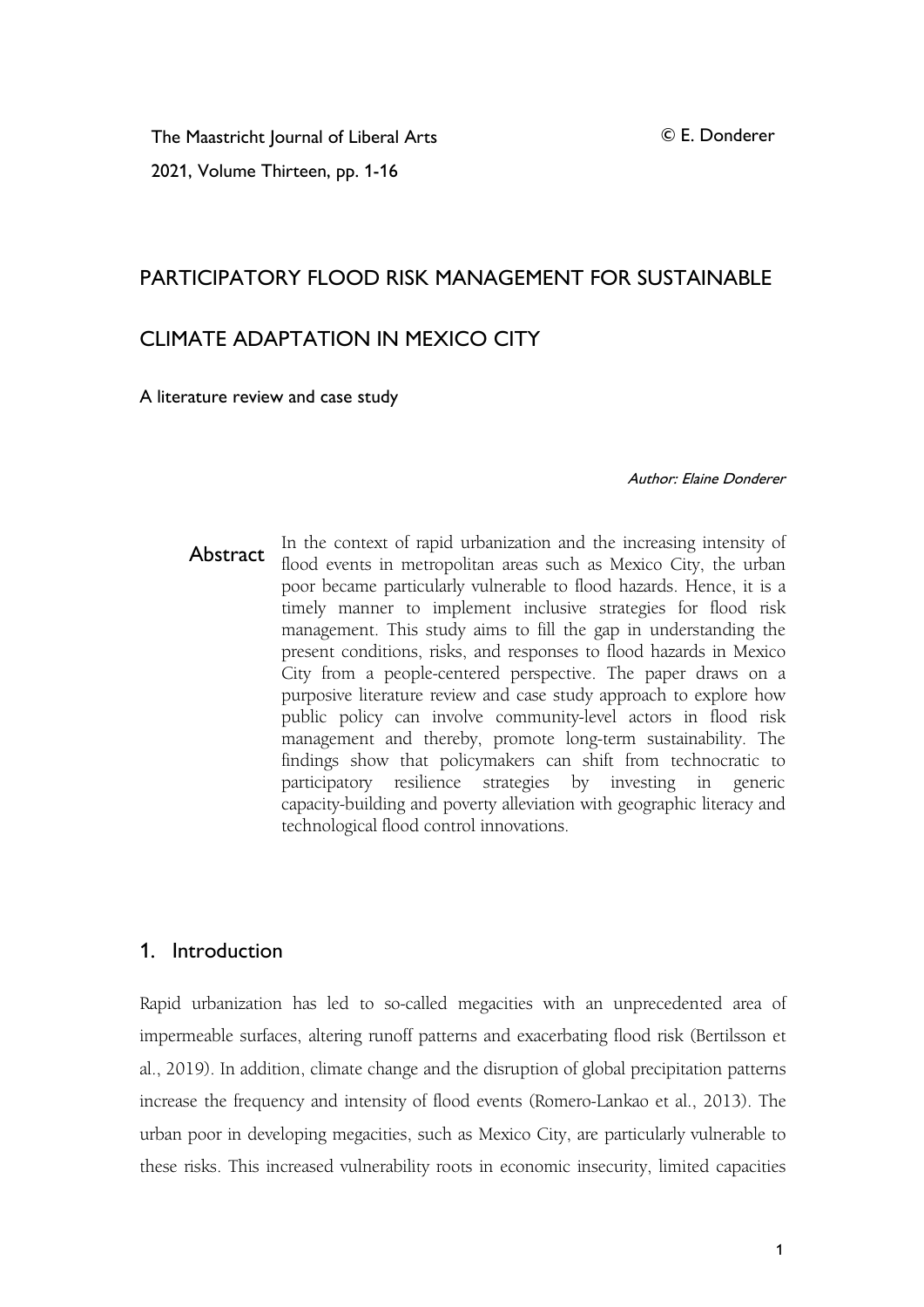to absorb climate shocks, lack of social services, and exacerbated risks due to the nature of construction and location of informal settlements (Mays, 2007). The flooding of informal settlements disrupts infrastructure, and leads to pollution as well as water contamination, ultimately hindering sustainable development (Eakin et al., 2016). Hence, establishing sustainable flood risk management is crucial for the development of Mexico City in the face of climate change. Numerous studies have shown the influence of local socio-economic and cultural context on flood resilience (Bayón & Saraví, 2013; Moctezuma, 2001; Chelleri, Schuetze & Salvati, 2015). Thus, the scientific consensus on the relevance of community participation for effective public service supply for risk management is growing (UNDRR, 2015). Yet, the public policy landscape and humanitarian frameworks for flood risk management and sustainability in Mexico City show little consideration of these community-based initiatives.

Therefore, this study aims to fill the gap in understanding the present conditions, risks, and responses to flood hazards in Mexico City from a people-centered perspective. The paper draws on a purposive literature review and case study approach to explore how public policy can mobilize community actors to contribute to the flood resilience of informal settlers in Mexico City. In answering this research question: "How can public policy integrate community-based risk resilience to address flood hazards in the informal settlements of Mexico City?", the study maps out the vulnerabilities of informal settlers in Mexico City. Furthermore, the research investigates how community actors contribute to the flood resilience of informal settlers to develop public policy strategies incorporating local communities into participatory flood risk management frameworks. Thereby, the study hopes to inform policymakers, as well as humanitarian aid workers, on inclusive, and sustainable risk management.

The findings show by framing flood resilience within a long-term sustainable development paradigm, policymakers can shift from technocratic to participatory resilience strategies. Hence, it is proposed to invest in generic capacity-building and poverty alleviation with geographic literacy and technological flood control innovations to increase community flood risk resilience of informal settlers in Mexico City for sustainable development. In the long-run, these strategies have the potential to generate public trust and collaborative networks for sustainable developments.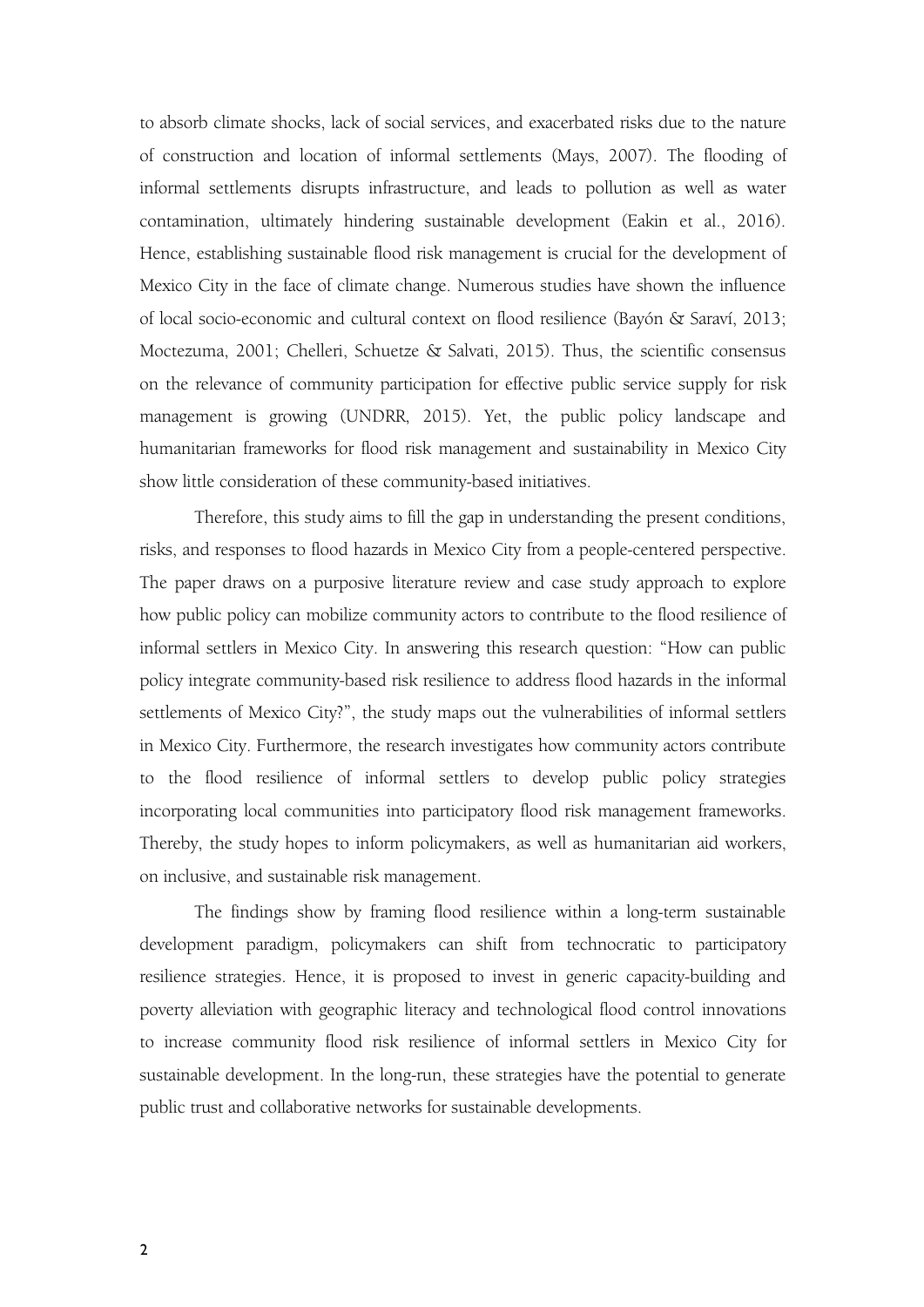### 2. Theory

#### 2.1 The Sendai Framework for Disaster Risk Reduction 2015-2030

To answer the research questions, the following sets out a theoretical framework for the literature review. First, the Hyogo Framework for Action 2005-2015 conceptualizes a hazard as a "potentially damaging physical event, phenomenon or human activity that may cause the loss of life or injury, property damage, social and economic disruption or environmental degradation." (UNISDR, 2005, p.1). This categorization is particularly important when looking at flood hazards as a socially constructed phenomenon with socio-economic consequences, ultimately hindering sustainable development (UNDRR, 2015). In general terms, subjects of flood hazards are susceptible in terms of their vulnerability and resilience to hazards. The vulnerability approach depends on variables of time and space which determine exposure to flood hazards. Thus, it refers to a system's sensitivity to flood events, and capacity to adapt (Adger, 2006). Flood resilience, on the other hand, is defined as the ability to absorb, recover, and prevent flood hazards through transformation and learning (Folke et al, 2010; Sayers et al., 2013). The paper looks at how community actors in Mexico City experience vulnerability and transform their assets to generate bottom-up flood resilience.

With the Brundtland Report in 1987, international development organizations and governments have set out to address disaster resilience as an interdependent issue of sustainable development and poverty eradication, calling for integration at all levels of society (World Commission on Environment and Development, 1987). The UNDRR Sendai Framework integrates this notion to promote participatory disaster risk reduction in the context of sustainable development (UNDRR, 2015). The report's guiding principles point out that effective disaster risk reduction requires inclusivity and access for all people in a non-discriminatory and empowering manner. In fostering participatory processes and knowledge transfer from those affected to those in power, disaster risk reduction strategies can be tailored to the needs of users, while incorporating social and cultural contexts and perceptions. Hence, the Sendai Framework aims at the promotion of resilient communities through the involvement and collaboration with households and civil society organizations in pursuing sustainable development.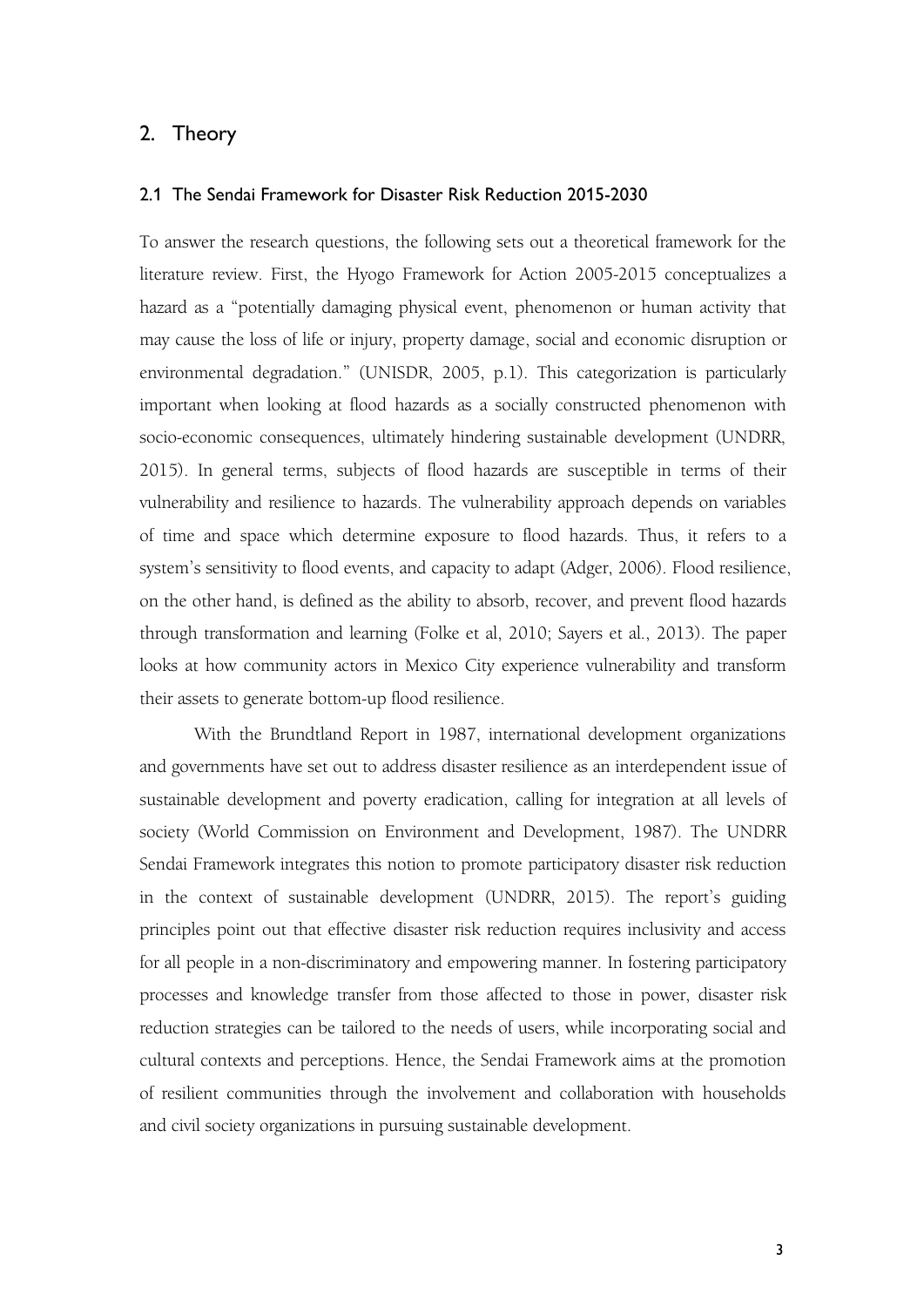### 2.2 The welfare regime theory

In addressing policymakers to adopt the Sendai Framework for participatory risk resilience, the research looks at flood resilience from the welfare regime perspective. Therefore, this paper uses the welfare regime theory for developing countries by Gough and Wood (2006) (see Figure 1). The welfare regime is defined as the process of social development, the support and empowerment of rights, and the obligation of the state to provide protective services (Esping-Andersen, 1990). Hence, it provides the basis for sustainable development as defined under the Brundtland Report (1987).



Figure 1: Theoretical framework for comparing welfare regimes (reproduced with permission from the authors Gough & Wood, 2006, p.1701)

The welfare regime theory by Gough and Wood (2006) is adapted for developing countries and reflects circumstances of poverty or inconsistent security, thereby capturing informal processes (see also Barrientos,2004). Welfare provides the means for disaster resilience and can be articulated through informal and community-based policies (Gough & Wood, 2006). In its institutional responsibility matrix (see Figure 1), the welfare regime theory captures actors at all levels. For instance, on the bottom-level, the policy process includes bureaucrats, local NGOs, and households. Hence, the findings synthesize the contributions of these actors to flood resilience. Each actor translates their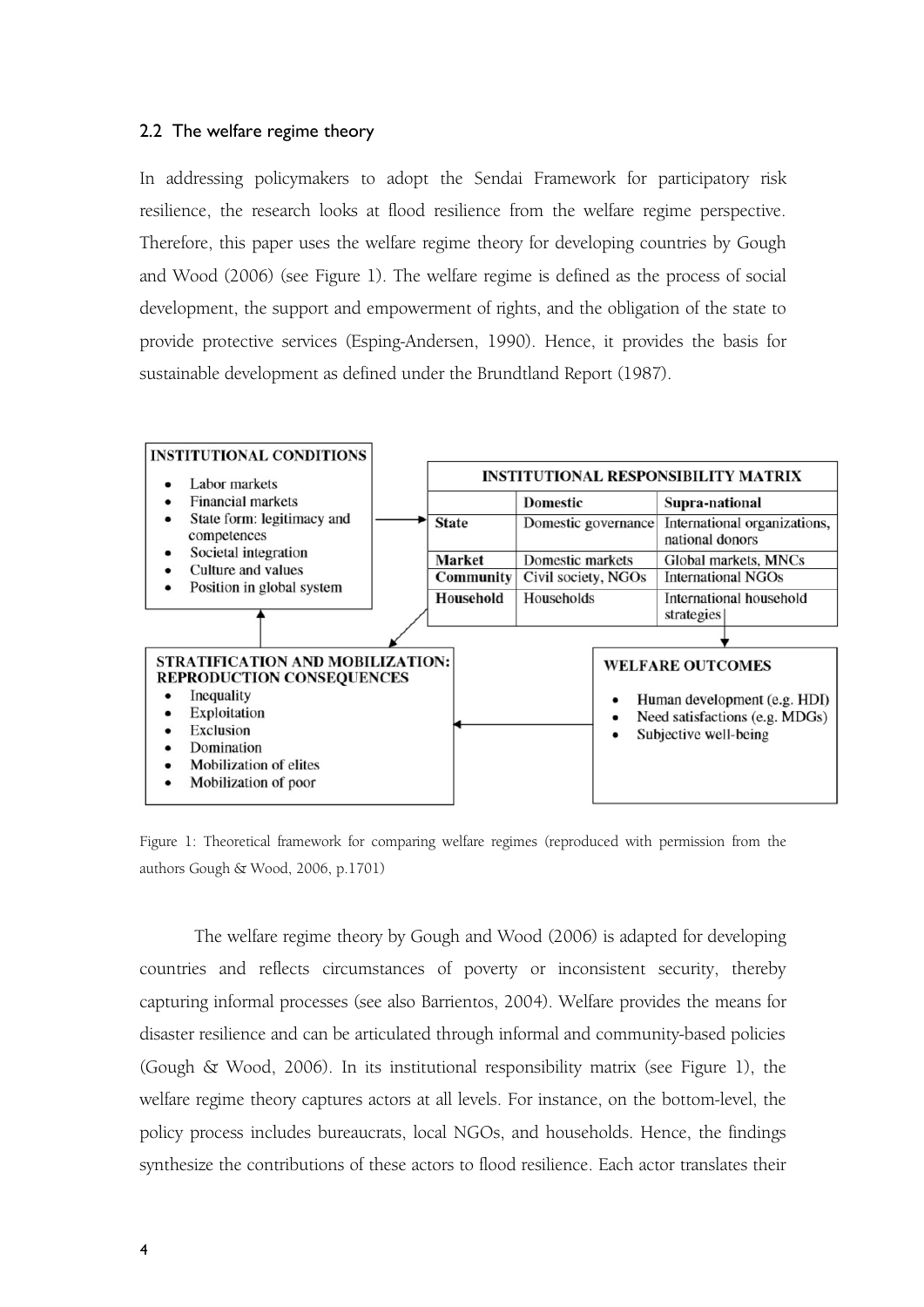needs and interests into a certain strategy or type of social policy. Due to the scope of this study, the findings will focus on domestic actors and networks. Additionally, the study looks at the political stratification and mobilization of power referring to relations of domination, exclusion, and inequality (Kooiman et al., 2008). Notably, poverty can reproduce itself due to a lack of political agency, leading to "dependent security" (Gough & Wood, 2006). Dependent security constraints the control of recipients over institutions, hence, inducing further insecurity and uncertainty. This bears much relevance for the exploratory study of community-based mechanisms for flood resilience. Thus, the research applies the above framework to evaluate the landscape of informal and community-based policies in Mexico City from a bottom-up perspective.

### 3. Methodology

To answer the questions set out in the previous section, the study relies on a case study approach and a purposeful literature review. The case study approach is characterized by Merriam and Tisdell (2015) as "in-depth description and analysis of a bounded system" (p.40) to examine the functioning of an entity. Hence, the study design corresponds to the specific problem approached by the research question (Merriam, 2009). The qualitative methodology of this study applies data collection instruments sensitive to underlying meanings within a certain context (Gray, 2014). In analyzing participatory climate adaptation, the case study uses a snowball approach for secondary data collection (Gerring, 2004). The constructivist ontology of the synthesis enables a holistic analysis of how different actors construct and interact towards creating flood resilience (Stake, 2000). Although the case of Mexico City is unique in its context and complexity, it facilitates knowledge to understand the relevance and potential of participatory risk management in the context of urban flooding (Barrientos, 2012; Carnes & Mares, 2015).

A case study approach allows for numerous methods of data collection (Merriam & Tisdell, 2015). For the purpose of this study, the data collection focuses on qualitative readings. This allows inquiry into perceptions, values, controversies, or actors' expectations of the phenomenon (Gerring, 2004). Applying qualitative instruments sensitive to underlying meanings offers a holistic perspective on previous research, a tool to identify any contradictions or gaps, and if applicable, proposes new ways to look at a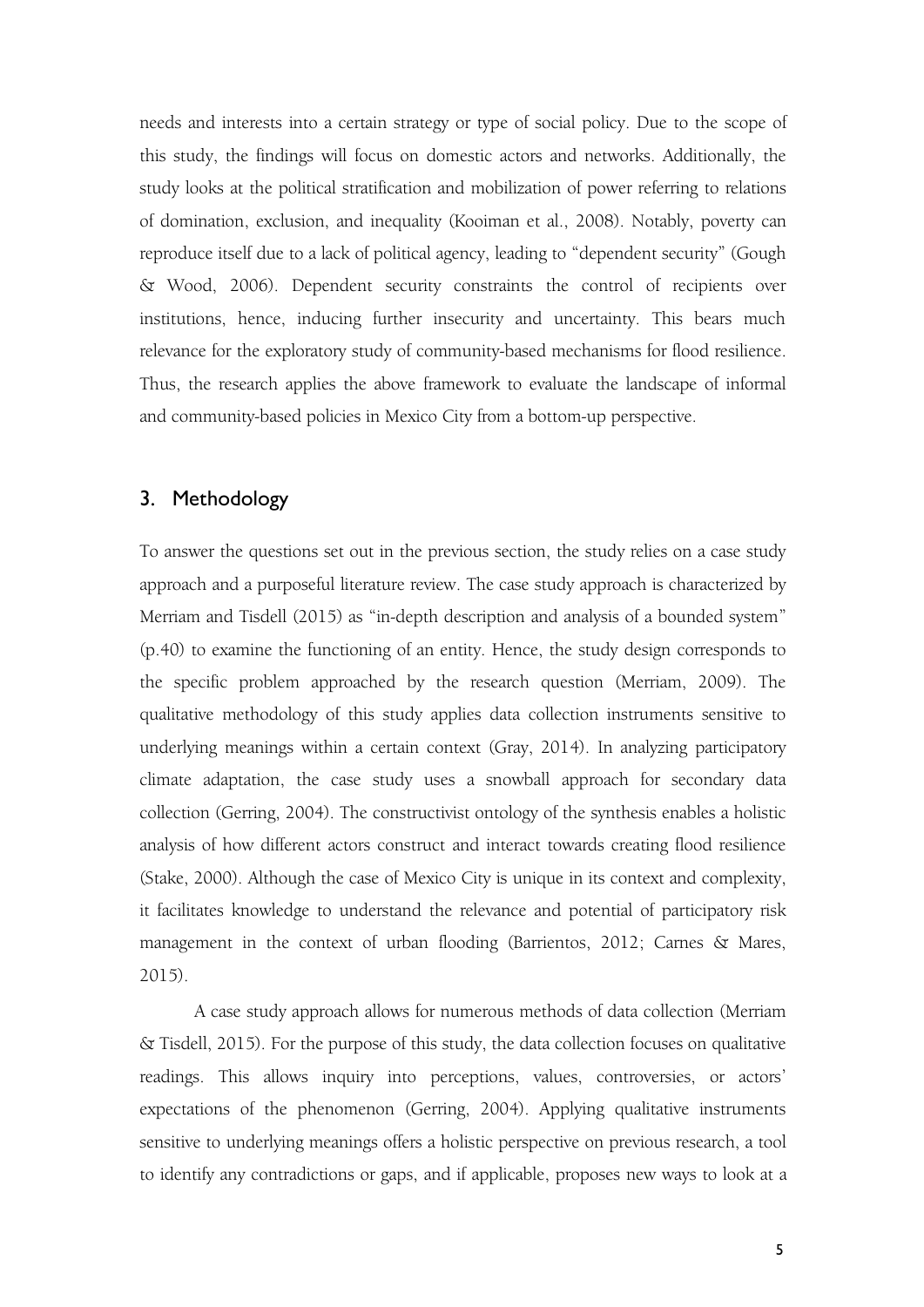particular matter. The case study uses a relatively small database, thereby focusing on an in-depth analysis of the literature. To generate a detailed investigation of the case, the study uses a snowball approach for secondary data collection, including journal articles, national policy documents, as well as reports from external organizations such as INGOs. The search was conducted through the databases of Google Scholar, Columbia University, and Maastricht Library. The search words, as well as criteria for inclusion, are based on the concepts of the overall research question, relevant agents, and identified subthemes (see Figure 2). Subsequently, the study categorizes the literature according to their themes and actor perspective and builds a matrix for the following synthesis.

| Agents                                       | <b>Themes</b>                     | Subthemes                                |
|----------------------------------------------|-----------------------------------|------------------------------------------|
| Governmental<br><b>Organizations</b>         | <b>General Topics</b>             | The city                                 |
|                                              |                                   | The slum                                 |
|                                              |                                   | Floods                                   |
|                                              |                                   | Livelihoods                              |
|                                              |                                   | Violence                                 |
|                                              |                                   | <b>Insecurity</b>                        |
|                                              |                                   | The fraccionamiento                      |
| <b>NGOs</b>                                  | Institutional Arrangements        | Hazards and risks                        |
|                                              |                                   | Housing policy                           |
|                                              |                                   | Urban development                        |
|                                              |                                   | Civil protection                         |
|                                              |                                   | Patronage                                |
|                                              |                                   | Clientelism                              |
|                                              |                                   | Corruption                               |
|                                              |                                   | Disasters: emergency, coping, mitigation |
| <b>Dwellers</b><br>*Slum<br>*Fraccionamiento | Strategies                        | <b>Networks</b>                          |
|                                              |                                   | Service provision                        |
|                                              |                                   | Daily life experiences                   |
|                                              |                                   | Community sense                          |
|                                              |                                   | Community building                       |
|                                              | Sociopolitical unforeseen factors | Leaders                                  |
|                                              |                                   | Land purchasing                          |
|                                              |                                   | Access to services and social aids       |
|                                              |                                   | Contesting power                         |

Figure 2: Recurring themes in the roles of different actors (own elaboration, based on Güiza et al., 2017, p.216. Reproduced with author's permission.)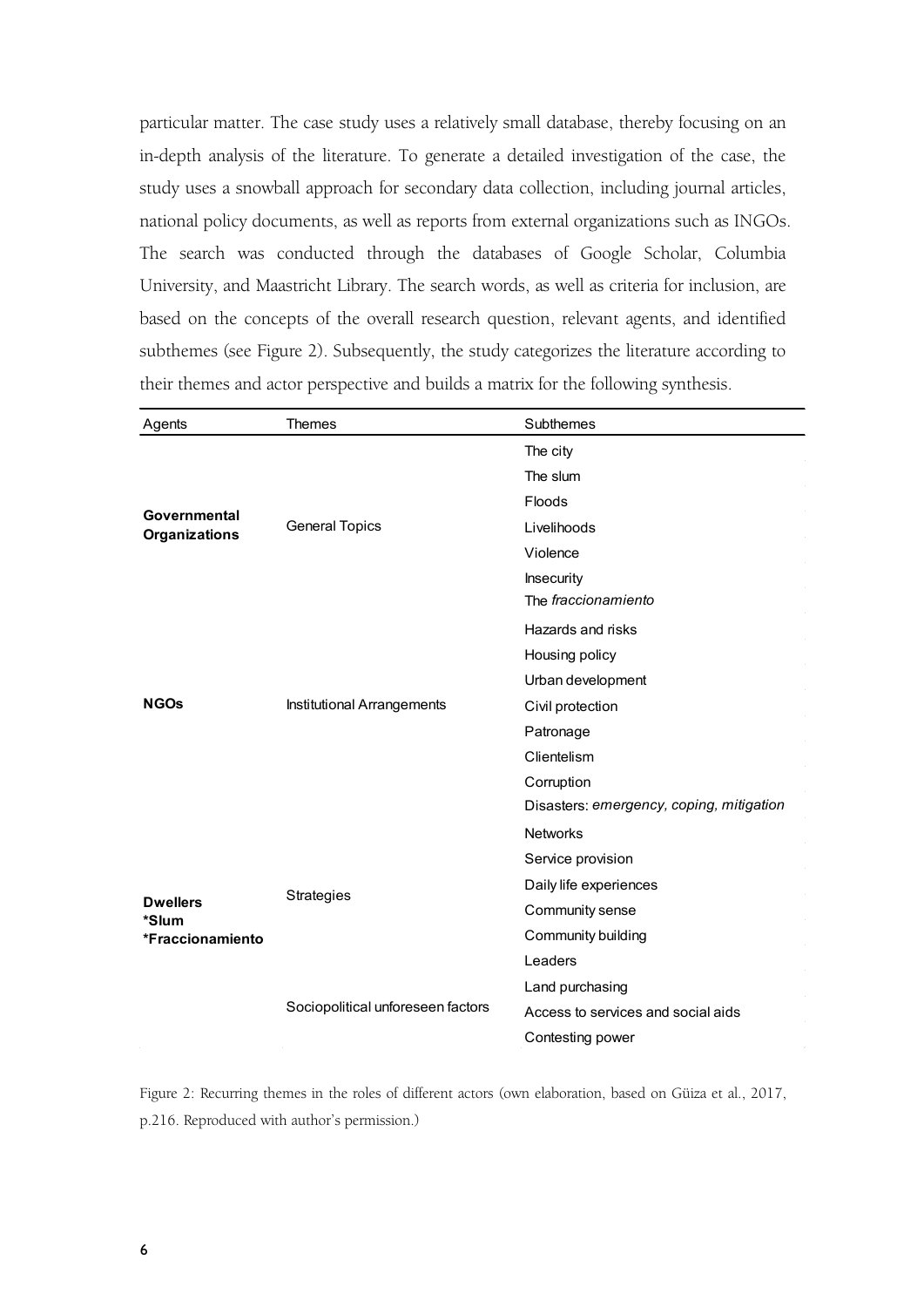### 4. Findings

#### 4.1 How are informal settlers in Mexico City vulnerable to flood hazards?

Mexico City is the third most populated city in the world (Chelleri et al., 2015). The rapid expansion of the urban center of the valley coupled with neoliberal reforms has increased both environmental and economic hazards. About six million people, or a third of the documented population in Mexico City's Metropolitan Area (MCMA), are considered vulnerable to flood hazards due to their geographic location, many of whom live also without access to basic public services, such as health care. In 2015, around 60% of MCMA'S population lived below the poverty line, with 22% living in informal settlements, which are considered particularly vulnerable to flood hazards due to the lack of government control (Chelleri et al., 2015). The economic insecurity of these populations reduces their ability to absorb shocks and transform assets for adaptation. Their poverty status is further perpetuated through the reoccurring asset shocks imposed by flood events. Hence, informal settlers are vulnerable to flood hazards through their poverty status and asset deficiency, further diminishing their negotiation power in formal decision-making processes, which ultimately leads to dependent security (Gough & Wood, 2006).

The probability of flood hazards in Mexico continues to increase. For instance, from 2000-2010, the risk of flash floods saw a 22% increase (Salinas et al., 2016). These flash floods are the result of surface runoffs and lacking infiltration, and particularly affect settlements of lower-income-citizens in the cities' periphery. Residents report skin irritations after exposure to floodwater because of contamination through the city's sewage system. These impacts can perpetuate illnesses and have led to a widespread distrust of public infrastructure and services (Eakin et al., 2016). Additionally, rainwater is considered as a potential trigger for flood hazard in terms of drainage conveyance. In MCMA, rainfall events exceeding 30 mm/h can provoke landslides (Chelleri et al., 2015). These vulnerabilities are expected to worsen with climate change and ongoing urban expansion, occupying flood-prone areas (Romero-Lankao et al., 2013). Although there are formal mechanisms to protect inhabitants against flooding, such as social services they are unequally distributed and practically non-existent in informal settlements (Bonasia & Lucatello, 2019).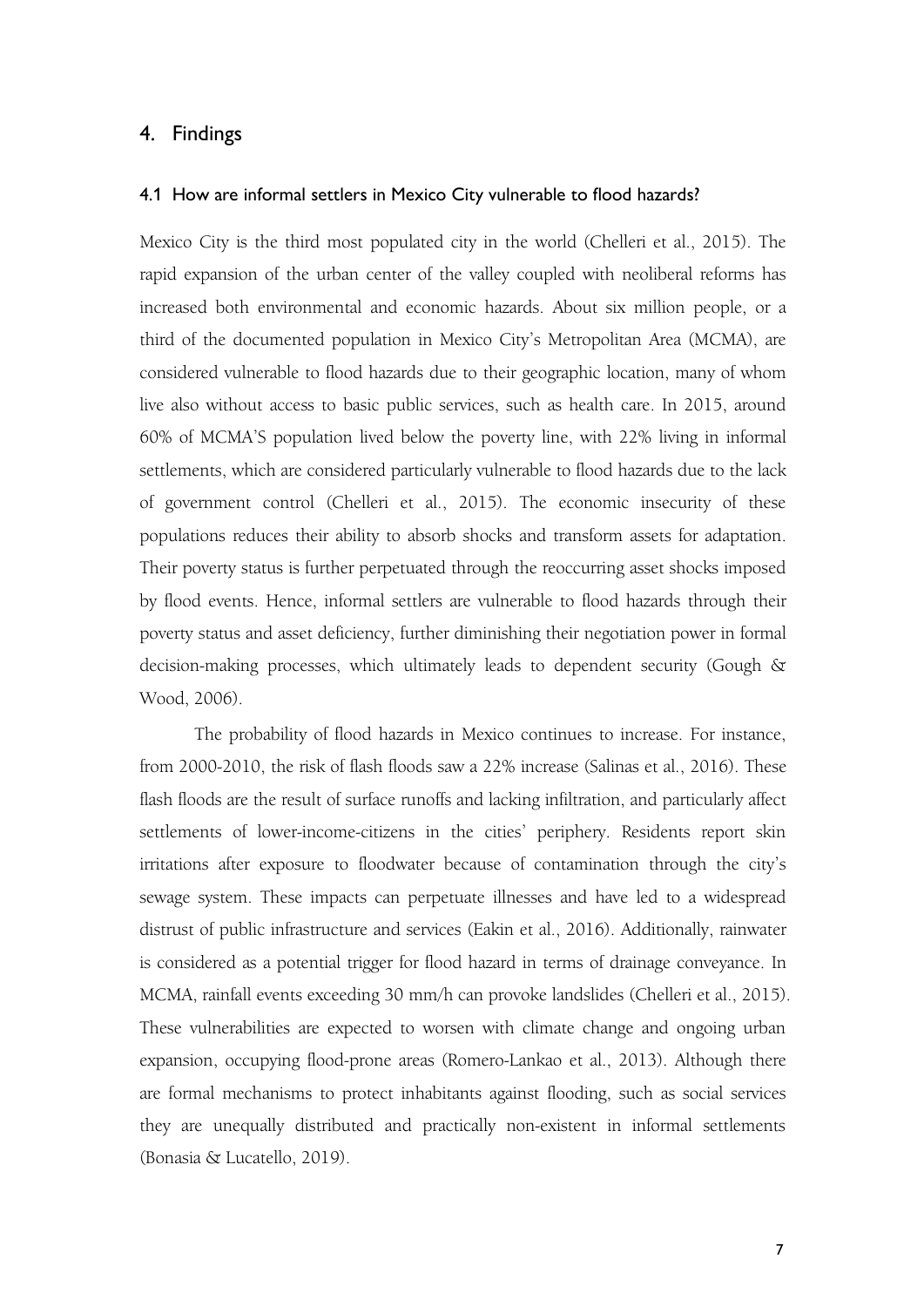To comprehend the vulnerability of informal settlers, it is necessary to consider the intricate socioenvironmental conditions which underpin flood events (Güiza et al., 2017). The growth of informal settlements is a result of the commercialization and gentrification of space, indicating a class hierarchy in the geographic structure of the city, with informal settlements located on the periphery (Bayón & Saraví, 2013). Nevertheless, a study by Güiza et al. (2017) points out that slum dwellers should notbe conceptualized as passive receivers of their poverty status and related flood hazards. The limited availability of space and competition for employment in MCMA leads to complex decisions on the trade-off between risks and opportunities, such as proximity to public services. Hence, interviews with inhabitants of informal settlements reveal how many perceive flood events as being a manageable risk compared to the uncertainties of their economic environments and structural processes of urban expansionism. Similar studies show how the flood vulnerability of informal settlers is linked to a perception of indifference and reluctance to adapt which in turn justifies the lack of government intervention. However, government policies show little focus on understanding the complex layers of the risk experience of informal settlers (Nygren, 2016). As a result, flood vulnerability of informal settlers in MCMA can be understood as the outcome of inequality and exclusion with political and social consequences, mirroring and reproducing the cities' geography of poverty (Güiza et al., 2017)

### 4.2 How do community actors contribute to the flood resilience of informal settlers?

To cope with the recurring flood hazards, actors at all levels develop strategies to create capacities for flood resilience. These actors at the community level in Mexico City include governmental organizations, NGOs, as well as the dwellers themselves. NGO's often form coalitions or collaborate with government agencies to increase their influence, whereas informal settler's resort to local leaders, and self-help. Some of their roles and concerns are listed in Figure 2. However, the overall influence of both NGOs and informal settlers is weakened by the technocratic ethos of policymakers in Mexico City, in addition to a lack of participatory mechanisms in local governance structures. Hence, the position of different actors within governance structures relates to the amount of political power that groups have. These groups influence negotiations over urban resources, and the distribution of space, according to their assets (Güiza et al., 2017).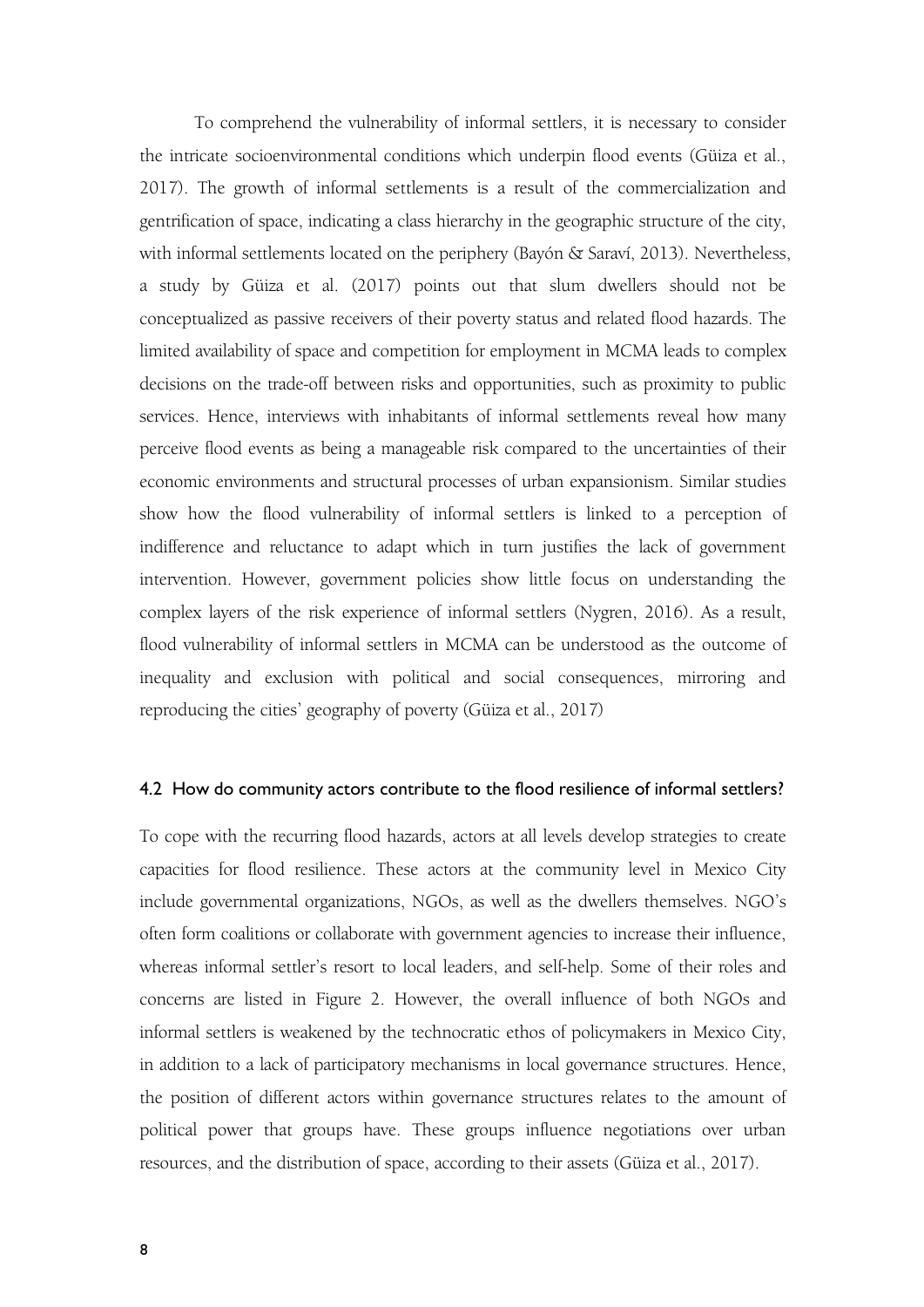To begin with the individual level, flood governance for informal settlers has been turned into a matter of self-reliance and community adaptation (Nygren, 2016). Dwellers have little assets and thus, comparatively small networks of influence. Hence, informal settlers use two strategies to cope with risks. First, households lacking access to safety nets and institutional risk-mitigating support programs resort to self-help (Eakin et al., 2016). For instance, households use their limited assets for repairs and physical barriers out of recycled materials to prevent excessive flooding. Women take on a leading role in cleaning up after floods and being at the forefront of alleviating the consequences of floods (Eakin et al., 2016). Figure 3 lists a number of those coping strategies for adaptation. Moreover, dwellers invest their own labor force to meet basic needs and provide services for their families and neighborhoods. Many invest in improving their property by raising furniture or building second stories for their bedroom to maintain habitable conditions and improve their living standard. Hence, individuals engage in continuous efforts to cope with flood hazards, and other socio-political threats by improving their infrastructure (Güiza et al., 2017). In the absence of generic capacities to leverage collective action, households divert their assets to cope with flooding, undermining their ability to build networks for social mobility, and to gain influence over their structural conditions of vulnerability. Poverty traps are thus inherently political (Eakin et al., 2016).

| <b>Action</b><br>(Adaptation)                        | <b>Description</b>                                                                      | Cost                                                                                                 |  |
|------------------------------------------------------|-----------------------------------------------------------------------------------------|------------------------------------------------------------------------------------------------------|--|
| Storage                                              | Tinaco purchases, Cistern construction                                                  | Opportunity cost of domestic labor and time,<br>Economic investment (\$)                             |  |
| <b>Barriers</b>                                      | Threshold elevation; sandbags; sidewalk construction                                    | Infrastructure investment (\$), labor                                                                |  |
| Source<br>diversification                            | Purchase from private tankers; purchase of potable water                                | Financial investment in water purchases (\$), time<br>and labor in "looking" and "waiting" for water |  |
| Collective<br>action                                 | Demand attention from public authorities; closing streets to<br>protest water situation | Time and labor in social organization, political<br>capital when vote exchange is expected           |  |
| <b>Action (Coping)</b>                               |                                                                                         |                                                                                                      |  |
| Cleaning                                             | Cleaning up after flood (home and street)                                               | Health exposure, time and labor                                                                      |  |
| Collective<br>maintenance<br>Property<br>replacement | Clear garbage from drains; maintain communal water pipes                                | Time, labor, and financial investment (\$)<br>health exposure                                        |  |
|                                                      | Replacing personal belongings following flooding                                        | Financial investment (\$), anxiety over losses                                                       |  |

Figure 3: Summary of adaptive and coping actions (own elaboration, based on Eakin et al., 2016, p. 330. Reproduced with author's permission.)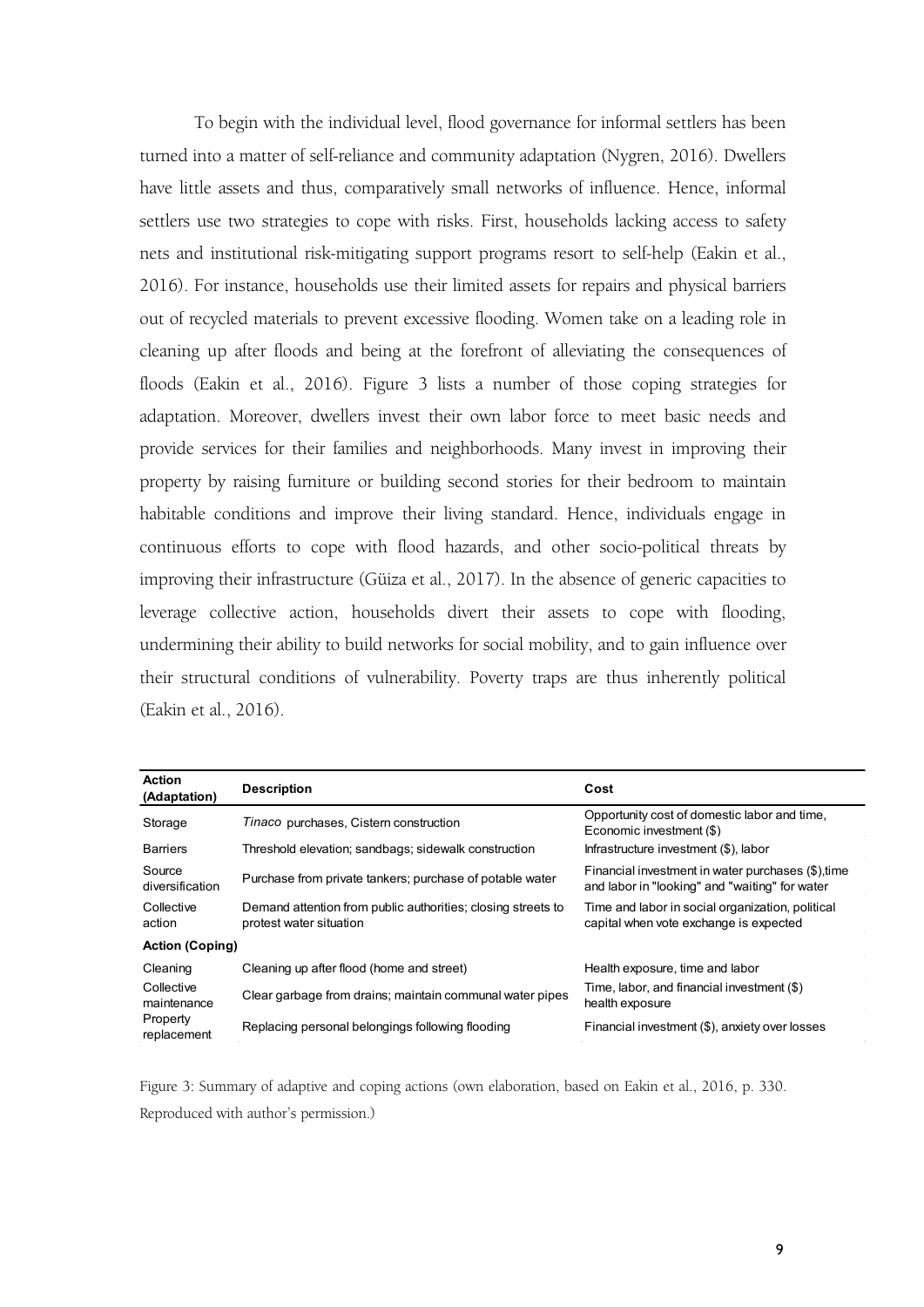Second, if collective action is possible, dwellers organize in local communities to pool risks in different ways, alleviating the individual burden of the hazard. This can happen in the realm of space, such as mobility, time, asset diversification, and exchange (see Figure 3) (Eakin et al., 2016). Occasionally, residents organize in groups for protests, demanding improved access to services and public infrastructure. Informal settlers express an element of social cohesion and reciprocity with their surroundings when floods strike, by defending their properties, and choosing leaders to represent their interests (Güiza et al., 2017). Hence, community networks and a strong sense of dignity support dwellers in processes of mental recovery from disaster-related trauma as well as in efforts to pursue their human rights (Nygren, 2016). However, prevalent governance structures of vertical fragmentation often undermine efforts towards participatory flood risk governance, which can perpetuate dependent security (Gough & Wood, 2006).

Social interactions between the privileged and the lower classes in Mexico City are unusual and controlled to avoid any encounter with the "other" in public spaces.<br>(Bayon & Saravi, 2013). Thus, local leaders play a key role in managing community cohesion and demands towards higher bureaucratic levels. Within informal settlements, these chosen leaders maintain social order and peace through their charisma and connectedness (Güiza et al., 2017). These leaders organize protests periodically to demand legal recognition of land ownership and the provision of public services. One of the most notable effects of these protest movements has been the empowerment of women in leadership positions within civil society organizations (Moctezuma, 2001). In their position, local leaders mediate between the dwellers and local authorities to bargain over political support. It is not unusual that these local leaders collect payments from the informal settlers in exchange for ensuring their safety. Notably, Mexico City tries to acknowledge and incorporate these community structures by appointing local actors to transnational climate change leadership positions (Romero-Lankao et al., 2013). With their context-specific knowledge, local leaders provide insider information on the risks and experiences of areas that are often not captured by official documents or census data.<br>Thereby, local leaders can expand on the interests of dwellers and negotiate participatory flood risk governance with the authorities.

Additionally, in recent years, Mexico City has followed global trends of engaging with NGOs and supporting grassroots developments for sustainable development. These NGOs build a bridge between the formal and informal sector because they support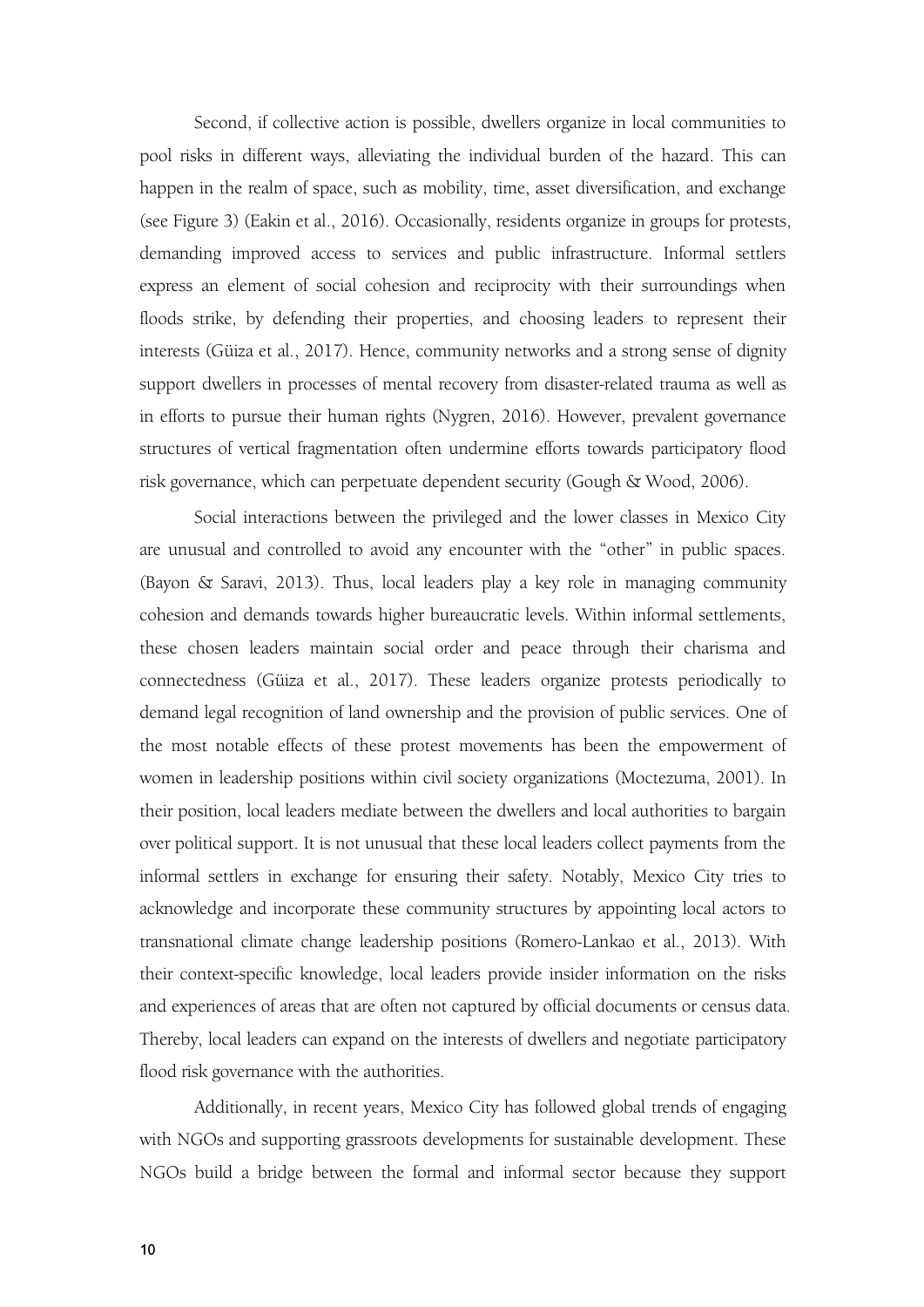protests to negotiate agency while sharing local experiences for integration in formal decision-making processes. Until today, independent organizations in Mexico City continue to be formed, uniting different parts of the population affected by the implications of flood hazards, such as peasants, teachers, and urban dwellers (Moctezuma, 2001). Different sectoral and administrative levels of the Mexican government have engaged with civil society organizations in the form of consultation, creating space for civil society to voice their concerns and priorities related to climate change, which also concerns the increasing exposure to flood hazards in the metropolitan area (Romero-Lankao et al., 2013). Despite these efforts for inclusion, trade unions and grassroots organizations are facing the struggle of overcoming a technocratic ethos, whereby scientific knowledge and expertise acquire a predominant role in formal decision-making processes (Zunino, 2006). The prevalence of elitist knowledge construction undermines the legitimacy and experiences of less-educated sectors of the population, such as informal settlers and their exposure to flooding (Romero-Lankao et al., 2013).

Lastly, local governments and bureaucrats are a determining factor in governing flood risks in informal settlements. It is noteworthy that the governance structure of Mexico City is formally decentralized (Bonasia & Lucatello, 2019). Economic liberalization and retrenchment of the state have redistributed the responsibilities of governing functions to the local level and private sector which, at first, allowed local actors to be more involved in decision-making processes concerning solutions to climate change (Romero-Lankao et al., 2013). Nevertheless, the overall governance framework for flood hazards is fragmented and coordination is predominantly horizontal. The lack of formal risk-mitigating institutional support, for instance in the form of green infrastructure, is the primary driver for the above-mentioned informal networks and communal strategies for flood control. While the government offers some financial compensation following floods, in most cases residents cover the financial burden of material loss (Eakin et al., 2016). Local government responses to flooding can look disarticulated and uncoordinated (Bonasia & Lucatello, 2019). This is because local governments lack resources. have limited involvement in national planning, as well as insufficient knowledge and training on how to engage with informal actors and locate hazards (Ruiz-Rivera & Lucatello, 2017) The local government landscape is thus characterized by clientelism and local political chiefdoms that negotiate on behalf of their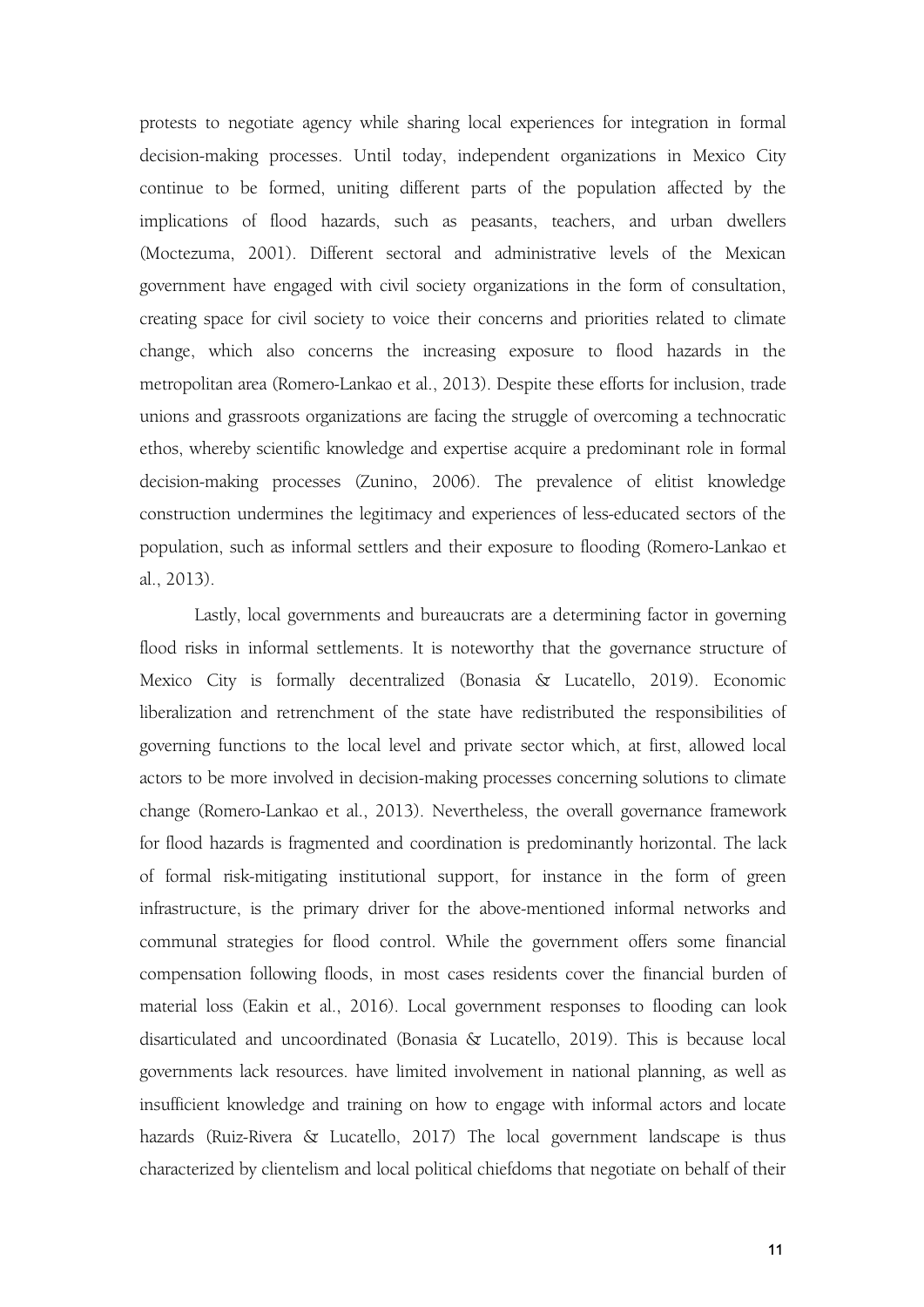communities. While such clientelist relationships can satisfy immediate needs, they rarely enable plans for longer-term security (Eakin et al., 2016). Hence, this is an unsustainable strategy that ultimately hinders long-term participation and security for informal settlers because their agency is once again based on material assets.

### 4.3 How can public policy incorporate local communities into participatory flood risk

#### management frameworks?

The main challenge for transition processes towards urban flood resilience and sustainability in Mexico City is the lack of transformation of political structures (Chelleri et al., 2015). Participatory approaches are one method for transformation and require a recognition of how informal settlers desire to participate in political structures. By understanding their complex experiences and perceptions of flood risks in the context of socio-economic pressures, public policymakers can set out to alleviate underlying insecurities and enable inclusive strategies for flood risk management. For instance, public flood risk protocols must account for the poverty traps that informal settlers are exposed to through reoccurring flood exposure. This involves a shift from technocratic to participatory flood resilience strategies that link science and technology with social and cultural adaptation mechanisms. According to some reports from the FAO (Bonasia & Lucatello, 2019), the UNDRR (2015) and other international organizations, participatory decision-making approaches representing a multitude of vulnerable settlers, such as women, can substantiate expert opinions within regular consultations and generate public trust through the accessibility and transparency of decisions and subsequent actions.

Strategies to establish opportunities for participation can be cultural or technological. For instance, to create a greater exchange and coordination between different levels of society could be free urban spaces for encounters. In the words of Bayon and Saravi (2013): "the construction of otherness as an aspect of urban sociability depends not primarily on the characteristics of residential spaces but on the public spaces potentially open to encounters between people of different classes" (p.45). Creating space for exchange within shared institutions, and thus generating shared experiences can generate recognition and enable greater incorporation of the demands of informal settlers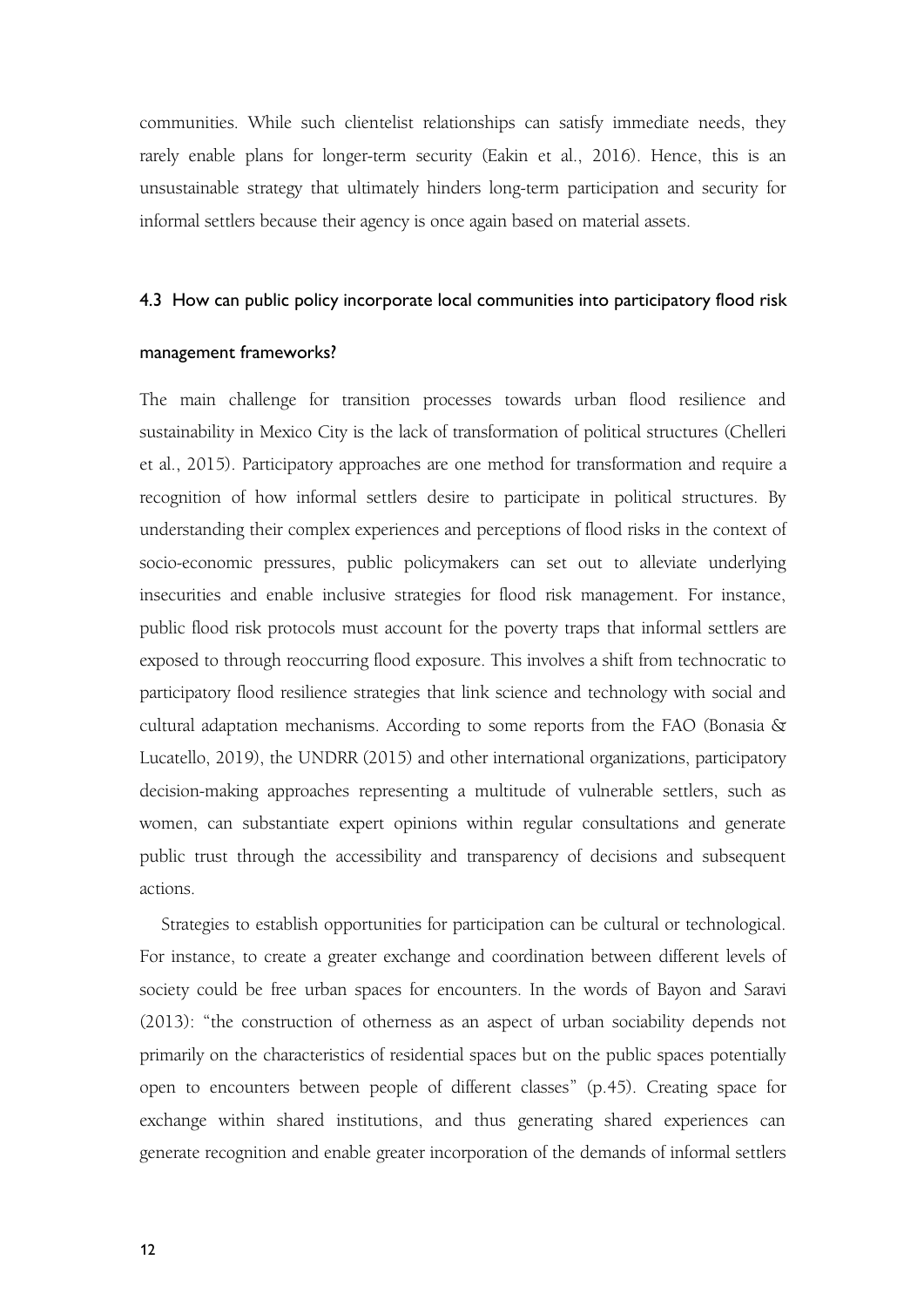into formal frameworks. Furthermore, promoting educational programs and geographic literacy, enables informal settlers to participate in community self-diagnosis of flood risks and develop strategies for alleviation that capture their realities. In terms of technological solutions, Bonasia and Lucatello (2019) propose a community-based flood hazard mapping technique that aims to address the gap between top-down approaches for disaster risk reduction and bottom-level framework of self-reliance and informality. These strategies provide a relevant basis for enabling informal settlers to be recognized as active citizens and gaining agency on their flood vulnerability to develop sustainable, and resilient capacities.

### 5. Conclusion

Framing flood resilience in Mexico City within a framework of sustainable development is particularly effective for showing underlying vulnerabilities and perceptions of long-term risks within informal settlements. The study shows that informal processes and community-based resilience are the products of different actors translating their needs for security into a multitude of coping strategies. However, it is important not to romanticize the adaptability of informal settlements but instead acknowledge the realities and structures of domination and exclusion that they act within. Conceptualizing governance as an arena of negotiation, reconfiguration and contestation offers opportunities to question the existing policy frameworks and transform existing structures to harness capacities for sustainable development in the face of increasing flood risks.

This study shows that by combining generic capacity-building and poverty alleviation with geographic literacy and technological flood control innovations, the community flood risk resilience of informal settlers in Mexico City can increase. This is especially relevant for sustainable development because it allows these actors to transform their assets into sustainable capacities and become active participants in the formal processes that determine their environments. Hence, this study encourages policymakers and humanitarian actors alike to consider the socially constructed realities of power in the sustainable development realm and challenge existing frameworks of collaboration for an equitable and sustainable future.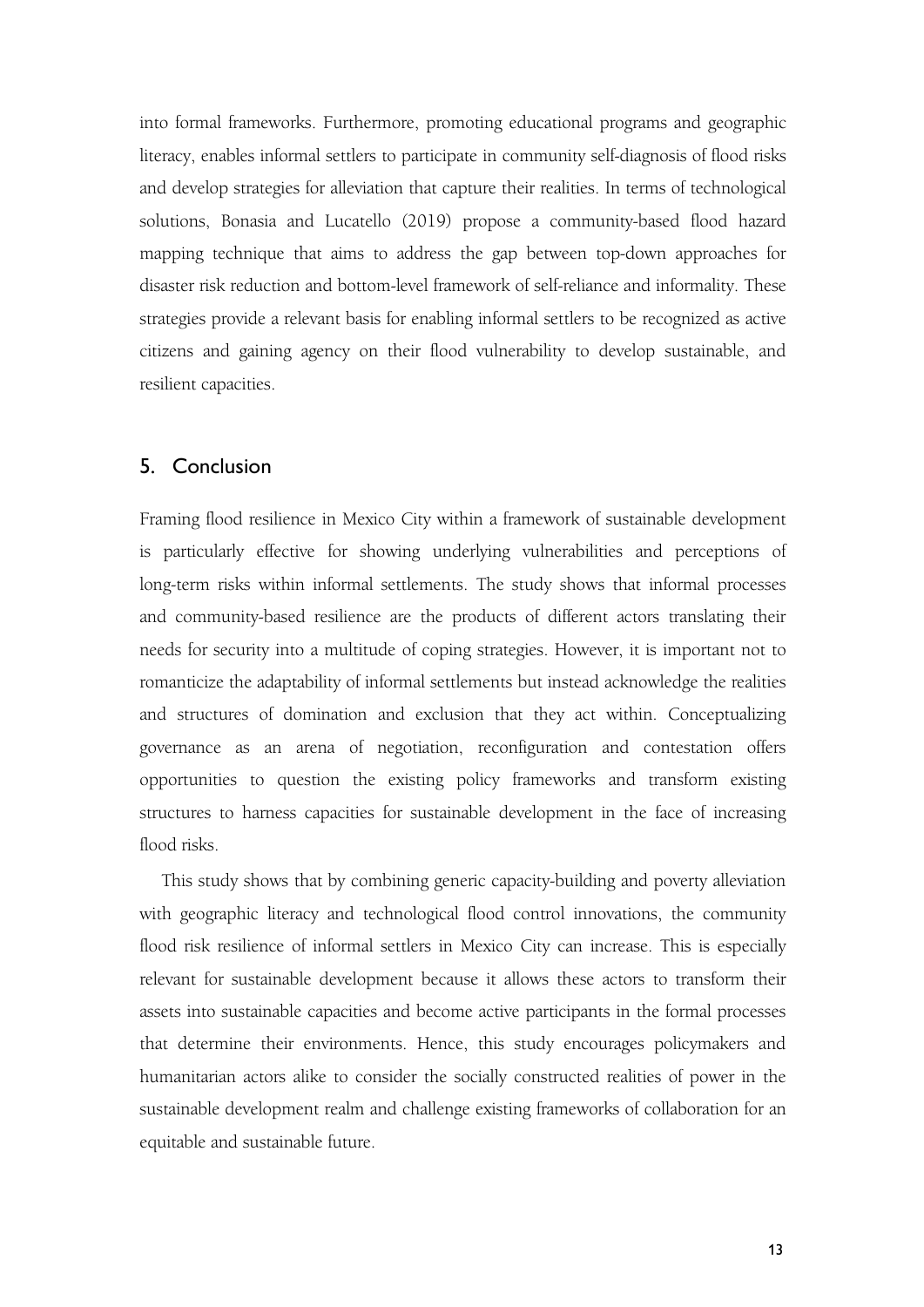### **References**

- Adger, W. N. (2006). Vulnerability. Global Environmental Change, 16(3), 268-281. <https://doi.org/10.1016/j.gloenvcha.2006.02.006>
- Barrientos, A. (2012). Accounting for change in Latin America's welfare regime. In Burchardt, H., Tittor, A., Weinmann, N. (Eds.), Sozialpolitik in globaler Perspektive: Asien, Afrika und Lateinamerika [Social politics in global perspective: Asia, Africa, and Latin America] (pp.119-139). Campus Verlag.
- Bayón, M. C., & Saraví, G. A. (2013). The cultural dimensions of urban fragmentation: Segregation, sociability, and inequality in Mexico City. Latin American Perspectives, <sup>40</sup>(2), 35-52. <https://doi.org/10.1177/0094582X12468865>
- Bertilsson, L., Wiklund, K., de Moura Tebaldi, I., Rezende, O. M., Veról, A. P., & Miguez, M. G. (2019). Urban flood resilience–A multi-criteria index to integrate flood resilience into urban planning. Journal of Hydrology, 573, 970-982. <https://doi.org/10.1016/j.jhydrol.2018.06.052>
- Bonasia, R., & Lucatello, S. (2019). Linking flood susceptibility mapping and governance in Mexico for flood mitigation: A participatory approach model. Atmosphere, 10(8), 424. <https://doi.org/10.3390/atmos10080424>
- Carnes, M. & Mares, I. (2015). Explaining the "return of the state" in middle-income countries: employment vulnerability, income, and preferences for social protection in Latin America. Politics and Society, <sup>43</sup>(4), 525-550. <https://doi.org/10.1177/0032329215602893>
- Chelleri, L., Schuetze, T., & Salvati, L. (2015). Integrating resilience with urban sustainability in neglected neighborhoods: Challenges and opportunities of transitioning to decentralized water management in Mexico City. Habitat International, 48, 122-130. <https://doi.org/10.1016/j.habitatint.2015.03.016>
- Eakin, H., Lerner, A. M., Manuel-Navarrete, D., Aguilar, B. H., Martínez-Canedo, A., Tellman, B., Charli-Joseph, L., Álvarez, R. F. & Bojórquez-Tapia, L. (2016). Adapting to risk and perpetuating poverty: Household's strategies for managing flood risk and water scarcity in Mexico City. Environmental Science & Policy, 66, 324-333. <https://doi.org/10.1016/j.envsci.2016.06.006>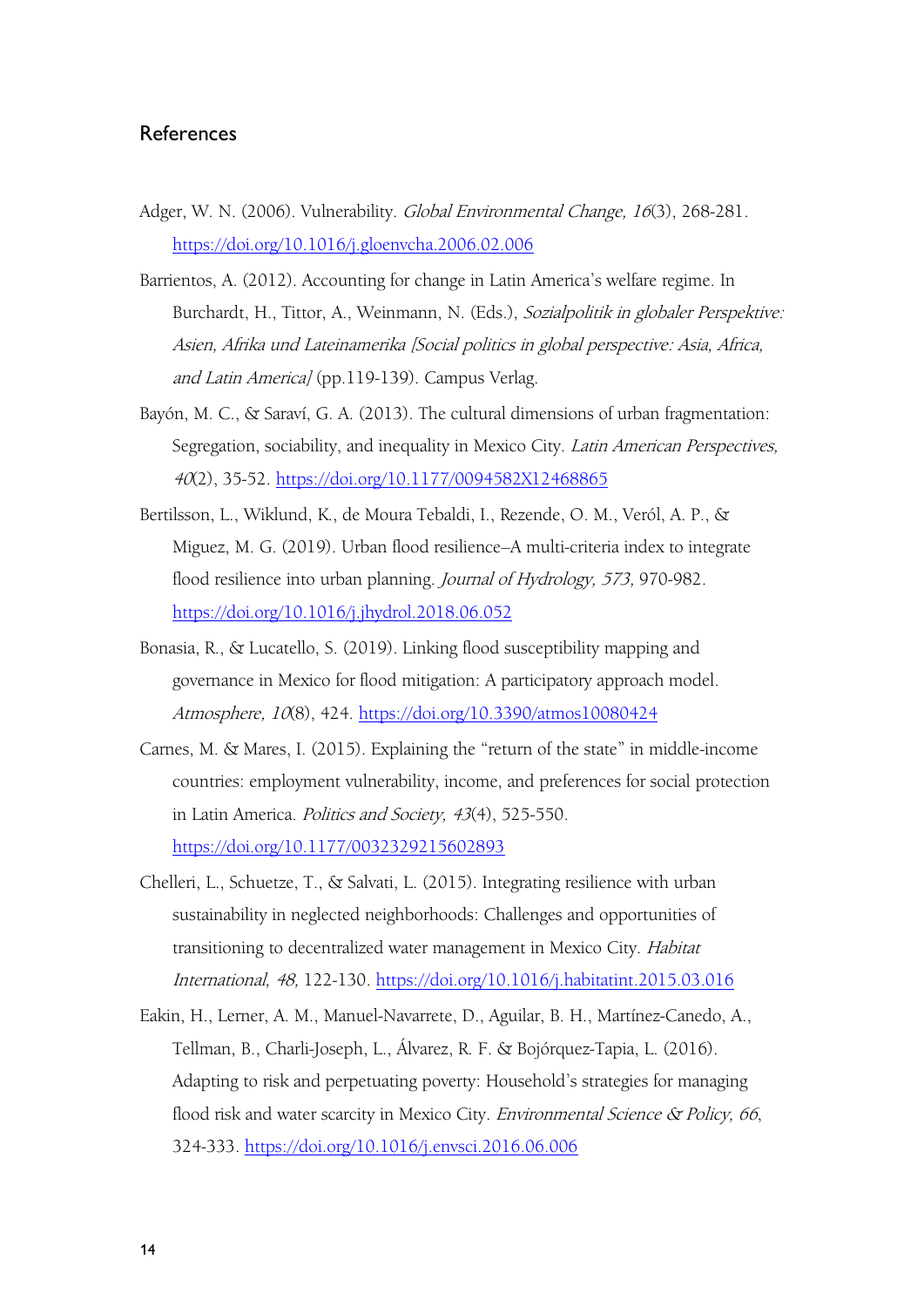- Esping-Andersen, G. (1990). The three worlds of welfare capitalism. Princeton University Press.
- Folke, C., Carpenter, S. R., Walker, B., Scheffer, M., Chapin, T., & Rockström, J. (2010). Resilience thinking: integrating resilience, adaptability and transformability. Ecology and Society, <sup>15</sup>(4). Retrieved from <https://www.jstor.org/stable/26268226>
- Gerring, J. (2004). What is a case study and what is it good for? American political science review, 98(2), 341-354. <https://doi.org/10.1017/S0003055404001182>
- Gough, I. & Wood G. (2006). A Comparative Welfare Regime Approach to Global Social Policy. World Development, 34(10), 1696-1712. <https://doi.org/10.1016/j.worlddev.2006.02.001>
- Gray, D.E. (2014). Doing research in the real world. Sage.
- Güiza, F., Méndez‐Lemus, Y., & McCall, M. K. (2017). Urbanscapes of disaster: The sociopolitical and spatial processes underpinning vulnerability within a slum in Mexico. City & Community, <sup>16</sup>(2), 209-227. <https://doi.org/10.1111/cico.12230>
- Kooiman, J., Bavinck, M., Chuenpagdee, R., Mahon, R., Pullin, R. (2008). Interactive governance and governability: An introduction. The Journal of Transdisciplinary Environmental Studies, 7(1). Retrieved from <https://hdl.handle.net/11245/1.293273>
- Masango, S., Gwarinda, S. A., & Taylor, D. (2015). An analysis of the role of non-governmental organisations in the social welfare policy process - a case study of Zimbabwe. Africa Insight, <sup>45</sup>(2), 118-131. Retrieved from <https://www.ajol.info/index.php/ai/article/view/131937>
- Mays, L.W. (2007). Water resources sustainability. McGraw-Hill.
- Merriam, S. B. (2009). Qualitative research: <sup>A</sup> guide to design and implementation. John Wiley & Sons.
- Merriam, S. B., & Tisdell, E. J. (2015). Qualitative research: <sup>A</sup> guide to design and implementation. John Wiley & Sons.
- Moctezuma, P. (2001). Community-based organization and participatory planning in south-east Mexico City. Environment and Urbanization, 13(2), 117-133. <https://doi.org/10.1177/095624780101300209>